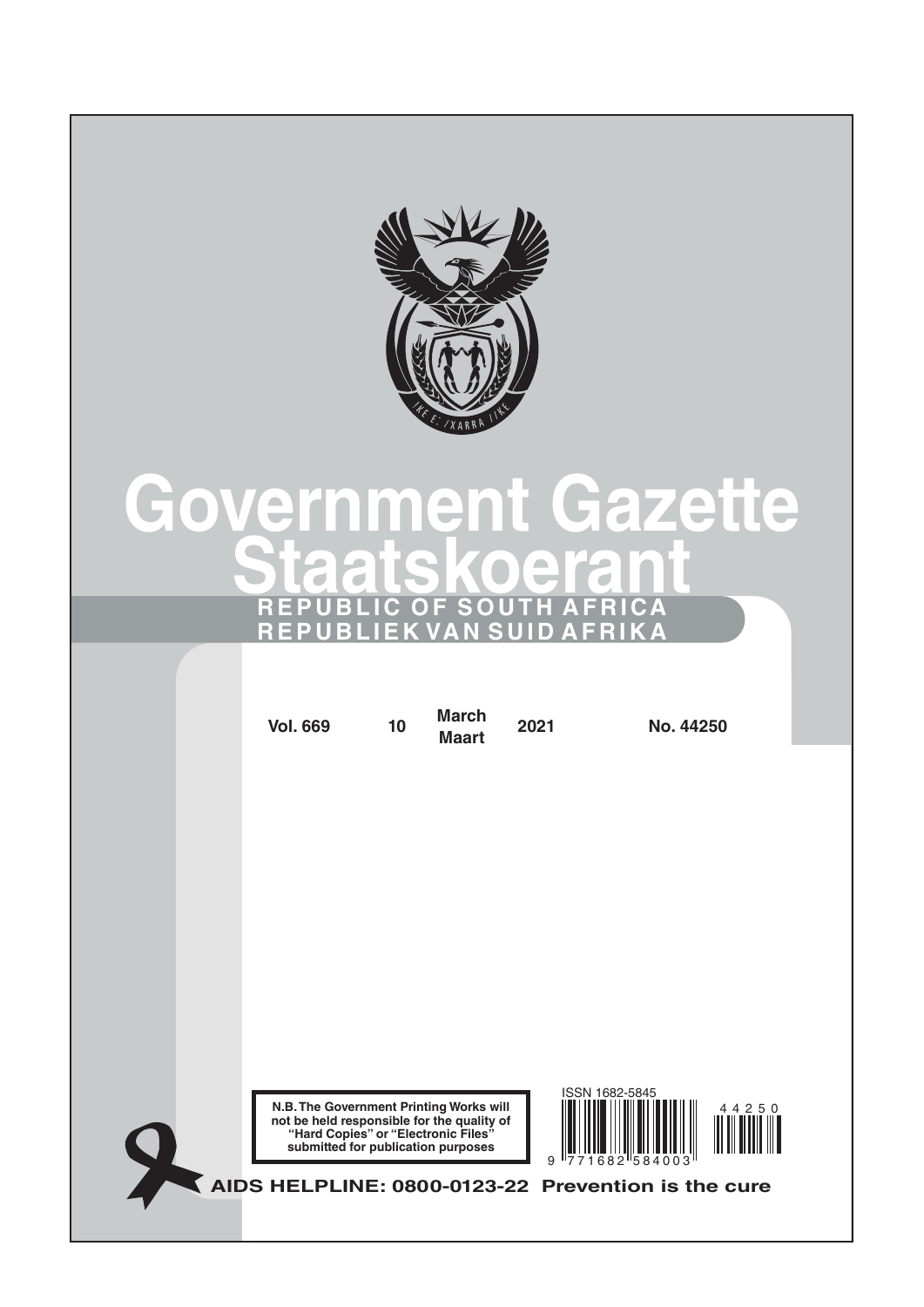#### **IMPORTANT NOTICE:**

**The GovernmenT PrinTinG Works Will noT be held resPonsible for any errors ThaT miGhT occur due To The submission of incomPleTe / incorrecT / illeGible coPy.**

#### **no fuTure queries Will be handled in connecTion WiTh The above.**

#### **Contents**

| ٦ |
|---|

*Page Gazette No. No. No.*

#### Government [Notices • Goewermentskennisgewings](#page-2-0)

#### **[Employment and Labour, Department of /Indiensneming en Arbeid, Departement van](#page-2-0)**

| - 106 | Compensation for Occupational Injuries and Diseases Act (130/1993, as amended by Act 61 of 1997): Private |       |  |
|-------|-----------------------------------------------------------------------------------------------------------|-------|--|
|       | Domestic Employer and Registration Claims Procedure                                                       | 44250 |  |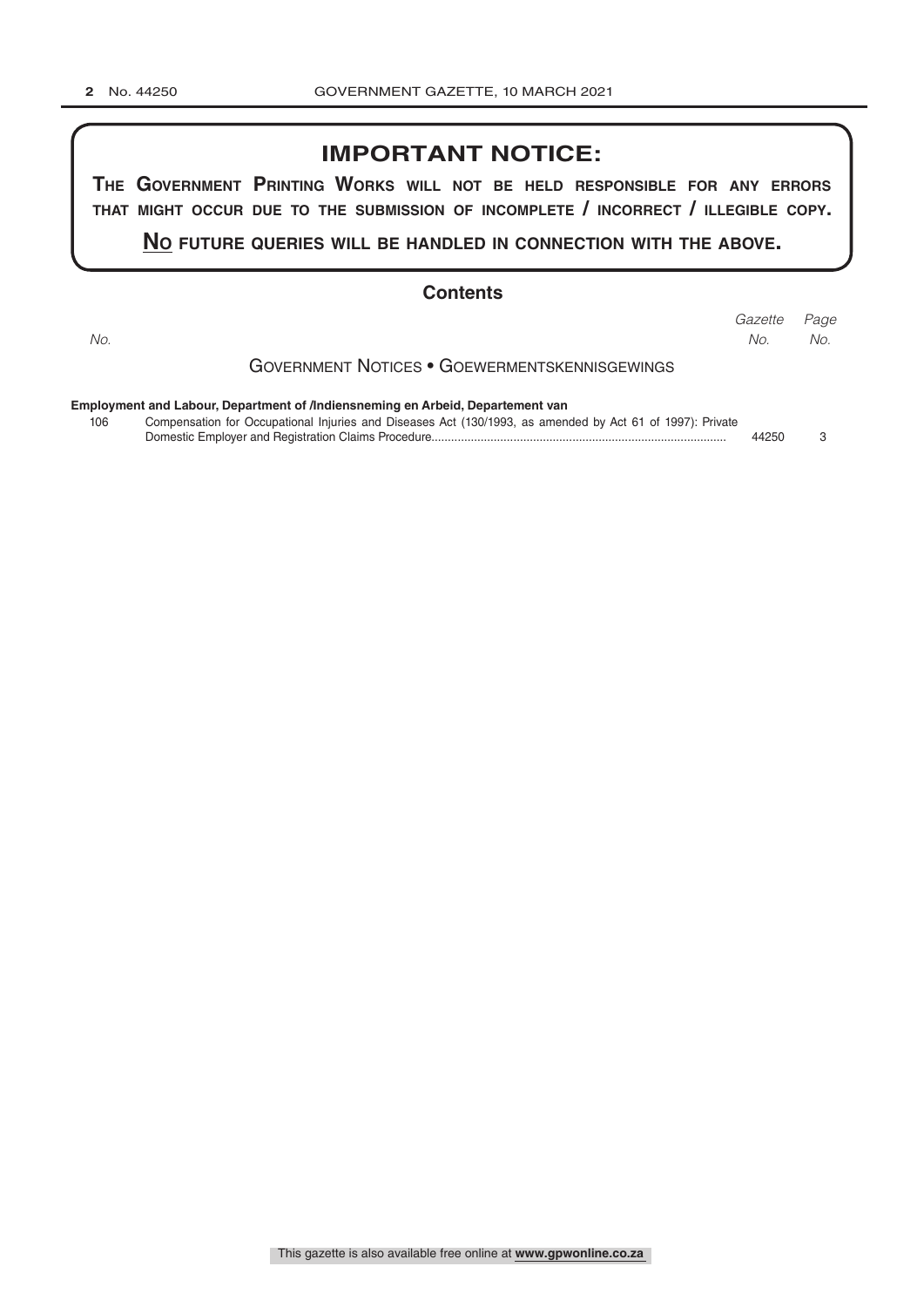## <span id="page-2-0"></span>GOVERNMENT NOTICES · GOEWERMENTSKENNISGEWINGS

#### **DEPARTMENT OF EMPLOYMENT AND LABOUR**

**NOTICE 106 OF 2021** 

**COMPENSATION FOR OCCUPATIONAL INJURIES AND DISEASES ACT, 1993** 

**(ACT 130 OF 1993 as amended by Act 61 of 1997)**

**NOTICE ON THE REGISTRATION OF DOMESTIC WORKER EMPLOYERS IN TERMS OF SECTION 80 OF THE COMPENSATION FOR OCCUPATIONAL INJURIES AND DISEASE ACT AS AMENDED.** 

I, Vuyo Mafata, in my capacity as the Compensation Fund Commissioner and acting in terms of Section 6A(b), hereby publish the information on the inclusion of domestic employees under the Act, their benefits and the registration of domestic employers in terms of Section 80 of the stated Act and for the registration of claims by domestic employers in terms of section 39 of the stated Act.

 $M\sim 1$ 

V. Mafata Compensation Fund Commissioner Date: 10 February 2021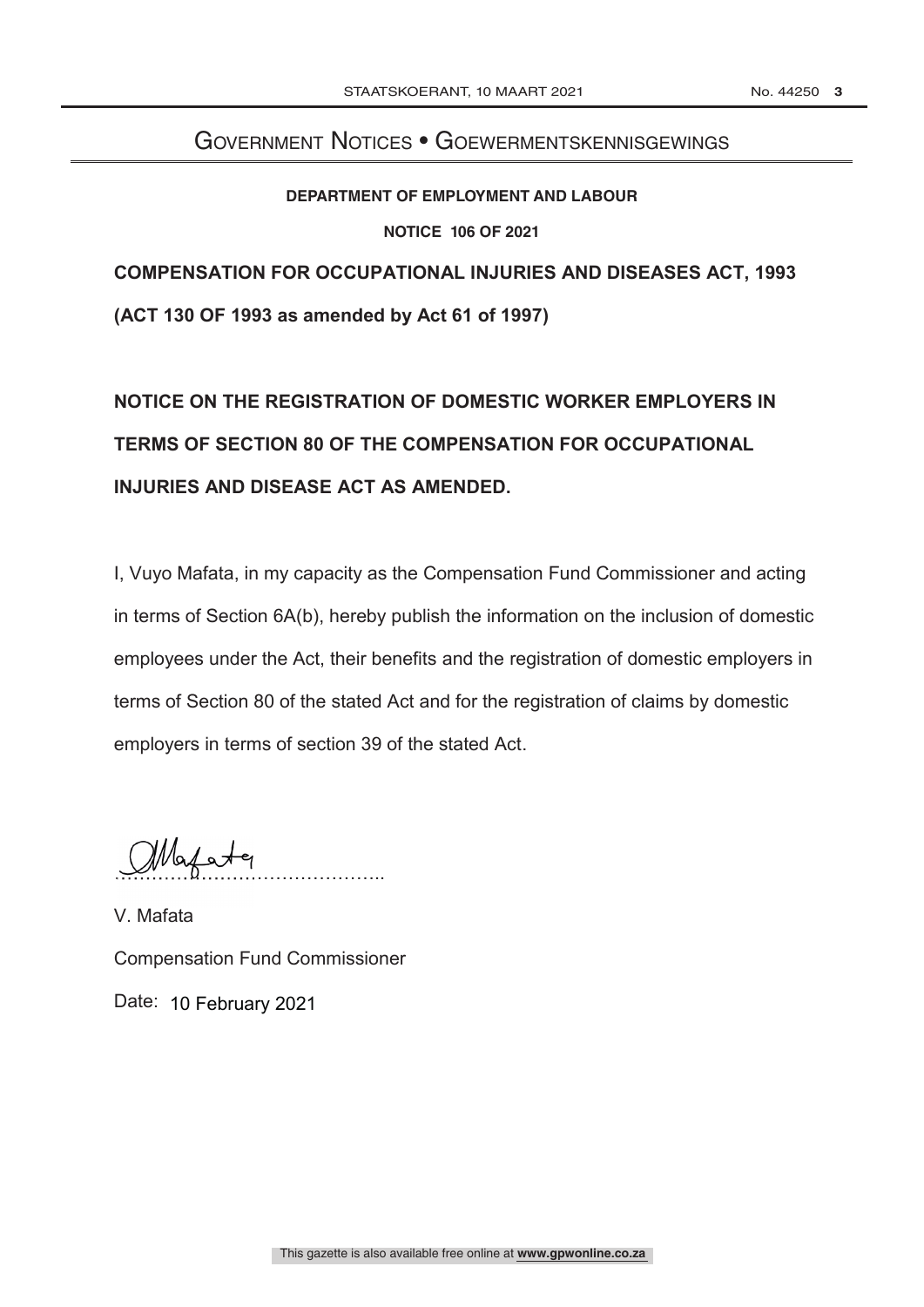#### **1. INTRODUCTION**

On 19 November 2020, the Constitutional Court declared section 1(xix)(v) of the Compensation for Occupational Injuries and Diseases Act 130 of 1993 invalid, with immediate and retrospective effect to 27 April 1994. This Notice is to inform both the domestic employees and employers of the implication of the judgment as follows:

#### **2 IMPLICATION FOR DOMESTIC EMPLOYEES**

This is to inform the domestic employees that based on the Constitutional Court Order dated 19 November 2020, domestic employees are now covered under the Compensation for Occupational Injuries and Diseases Act (COIDA). This means that Domestic employees will now be entitled for compensation in the event they are injured or contract diseases while on duty.

As per the COID Act, the employee is a person who has entered into or works under a contract of service or of apprenticeship or learnership, with an employer, whether the contract is express or implied, oral or in writing, and whether the remuneration is calculated by time or by work done, or is in cash or in kind.

#### **Types of benefits paid in terms of the Act**

Compensation payable to domestic workers for occupational injuries and diseases comprises the same benefits that are payable to all other injured employees. Benefits paid to an injured employee are based on an approved formula as well as minimum and maximum compensation outlined in Schedule 4 of the Compensation for Occupational Injury and Diseases Act that is published annually by the Compensation Fund (CF) and accessible on www.gpw.gov.za or www.labour.gov.za.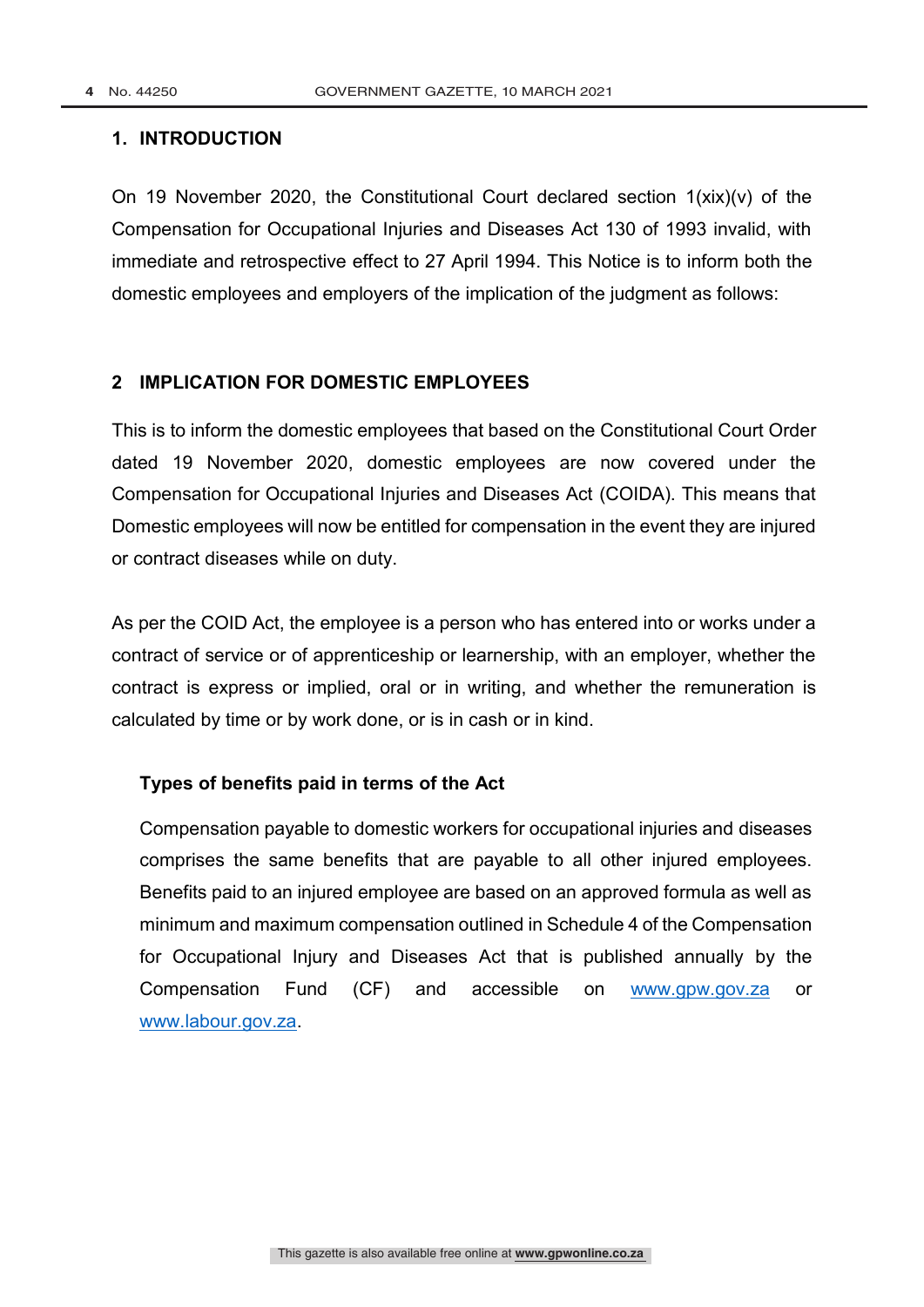Benefits payable are categorised into the following:

#### *Compensation paid to qualifying employees*

#### **a. Temporary total disablement (TTD)**

The TTD is payable to an injured employee who is booked off for a period of 4 days and more by the treating doctor to recuperate from the injuries/condition in respect of the occupational diseases suffered at the time of the accident/diagnosis. The maximum period payable is 24 months.

#### **b. Permanent disablement lump sum**

The permanent disablement lump sum is paid to an employee who has received a final medical report from the treating doctor indicating that the employee has reached maximum medical improvement. The permanent disablement should be 1-30% for the Compensation Fund to pay this benefit.

#### **c. Permanent disablement pension**

The permanent disablement pension is paid to an employee who has received a final medical report from the treating doctor indicating that the employee has reached maximum medical improvement. The permanent disablement should be 31 -100% for the Compensation Fund to pay this benefit.

## *Compensation payable to the dependants of employees who died as a result of injury on duty or occupational disease.*

**d. Funeral expenses payable to dependents of a deceased employee with a date of death before the 1st April 2019**

The actual expenses incurred for the burial of a deceased employee are refunded to the dependants up to a maximum amount that is detailed in schedule 4 annually.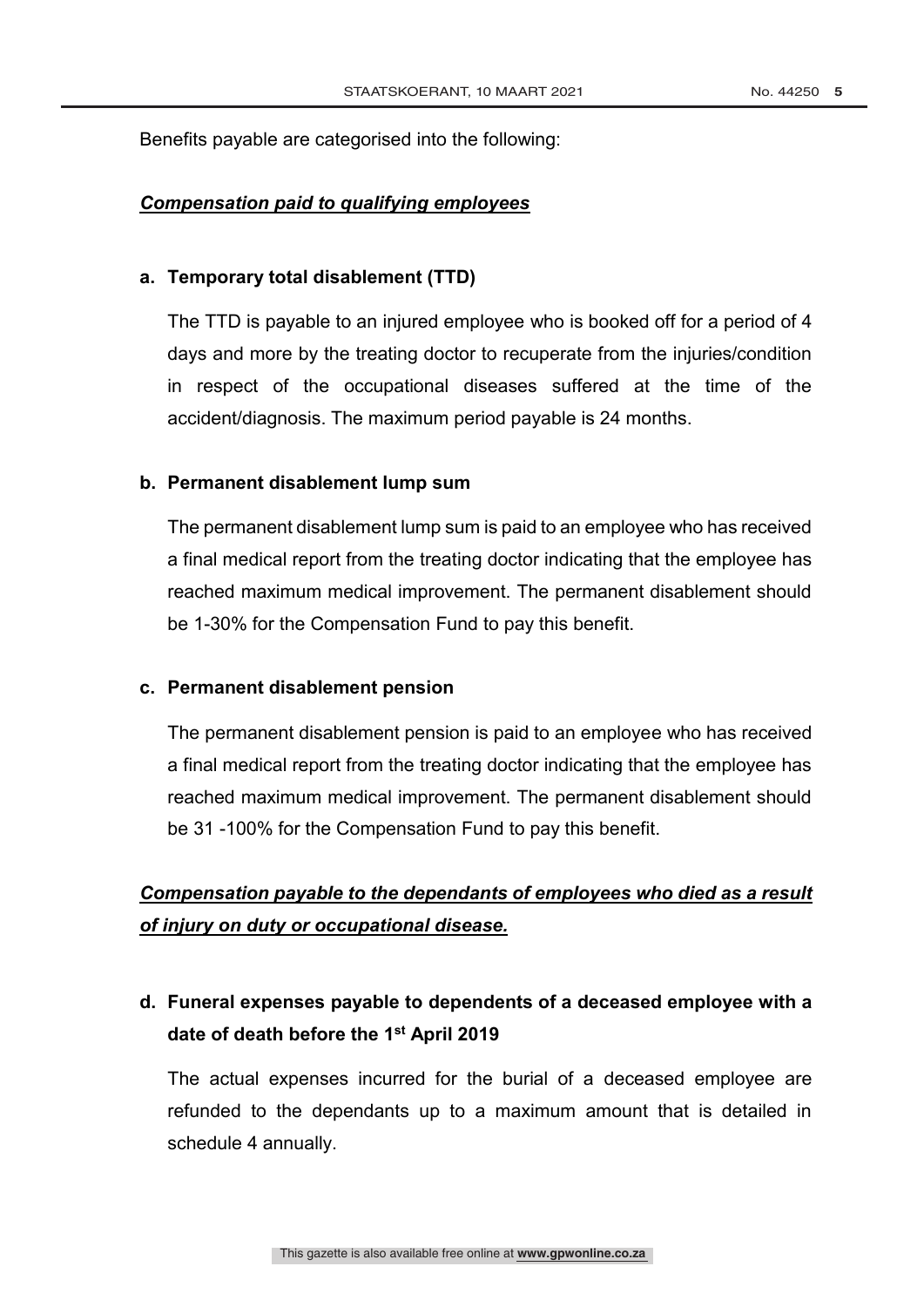## **e. Funeral benefits payable to deceased employees with the date of death of 1st April 2019 and after**

The amount of R18 251 is paid as a lump sum to the dependants of employees who died as a result of injury on duty or occupational disease on and after the 1st April 2019.

#### **f. Widow's lump sum award**

The surviving spouse of the deceased employee is paid a widow's lump sum. This amount is split evenly to the spouses of the deceased employee in case of multiple surviving spouses.

#### **g. Widow's pension award**

The widow also receives a pension from the Compensation Fund. This pension is only terminated on the death of the widow.

#### **h. Child pension award**

The children of the deceased employee are also paid a pension up to the age of 18 years or when they get married or financially emancipated. This pension may be extended for children who are still going to school after turning 18 years.

#### **i. Partial dependency award**

This award is paid to the parents or siblings of the deceased employee if there is no surviving spouse or child. This is a once off lump sum that is paid to one individual.

#### **j. Wholly dependency award**

This is a pension award paid to the parents or siblings of the deceased employee who were dependant on the income of the deceased employee. The award is paid if there is no surviving spouse or child. The pension is terminated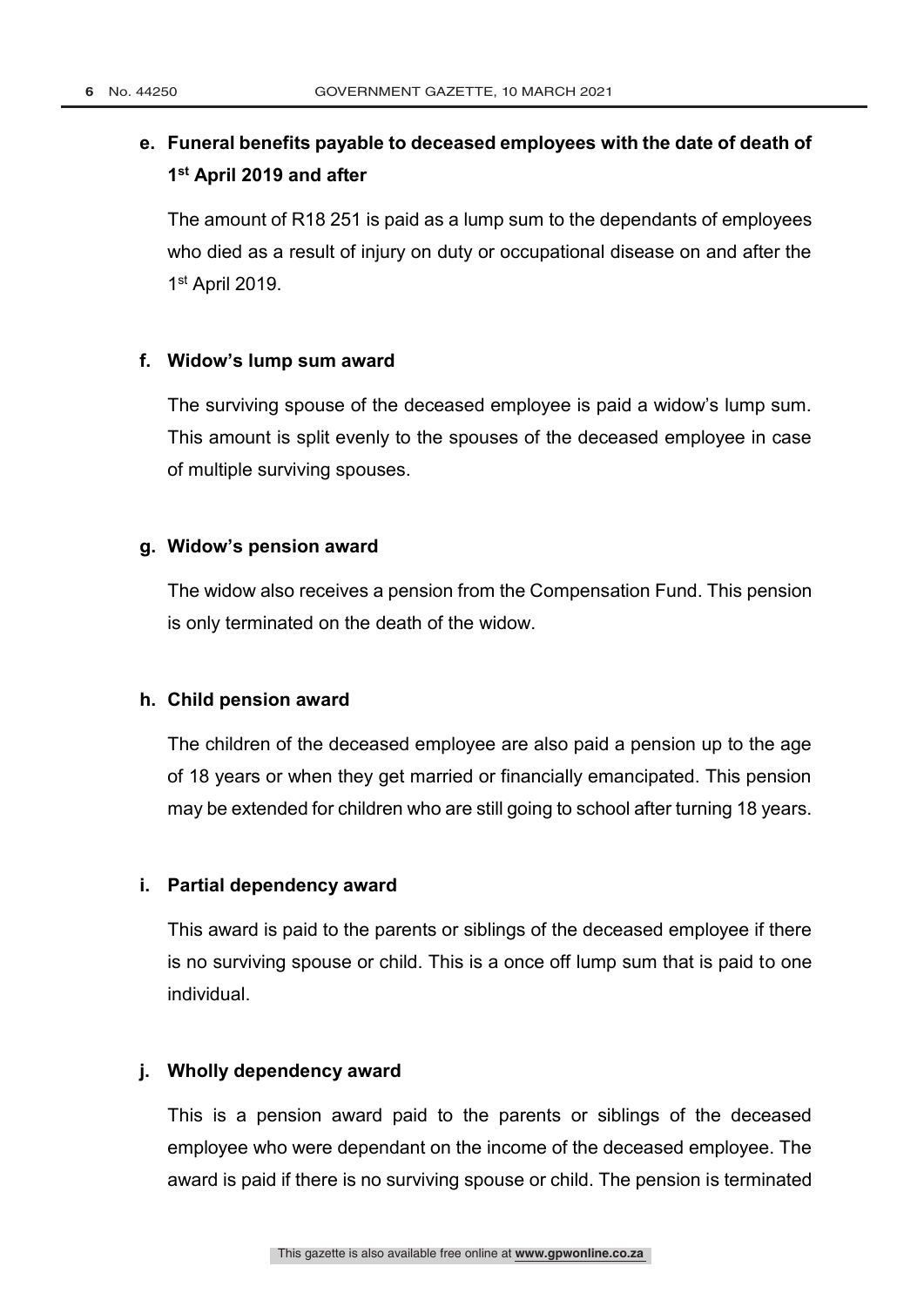by the death of the recipient or the expiry of the lifespan of the deceased employee.

#### *Orthotics and Rehabilitation*

The following benefits are also available through the Compensation Fund for qualifying applicants,

#### **k. Bursaries for youth,**

The Compensation Fund provides bursaries for tertiary studies to unemployed youth, dependents of Compensation Fund pensioners and dependents of those who suffered fatal occupational injuries between the ages of 17 to 25 years.

#### **l. Return to work Programme**

 The return to work programme provides skills development and facilitation of return-to-work for injured/diseased workers who are mainly persons with disabilities. Injured workers who have disabilities may apply for funding towards skill development that will provide equal developmental opportunities to maximise performance, employability and participation in the labour market

#### **m. Assistive devices**

The Compensation Fund provides assistive devices such as wheelchairs and prosthetics to injured workers who have sustained a disability. The process of obtaining an assistive device is derived from the medical reports and is preauthorised to ensure that the beneficiary receives a device according to their medical requirements.

#### **n. Rehabilitation and re-integration**

The Compensation Fund provides rehabilitation and reintegration programmes whose objective is to ensure all the needs of injured workers with disabilities are addressed. Case management ensures follow ups with workers who have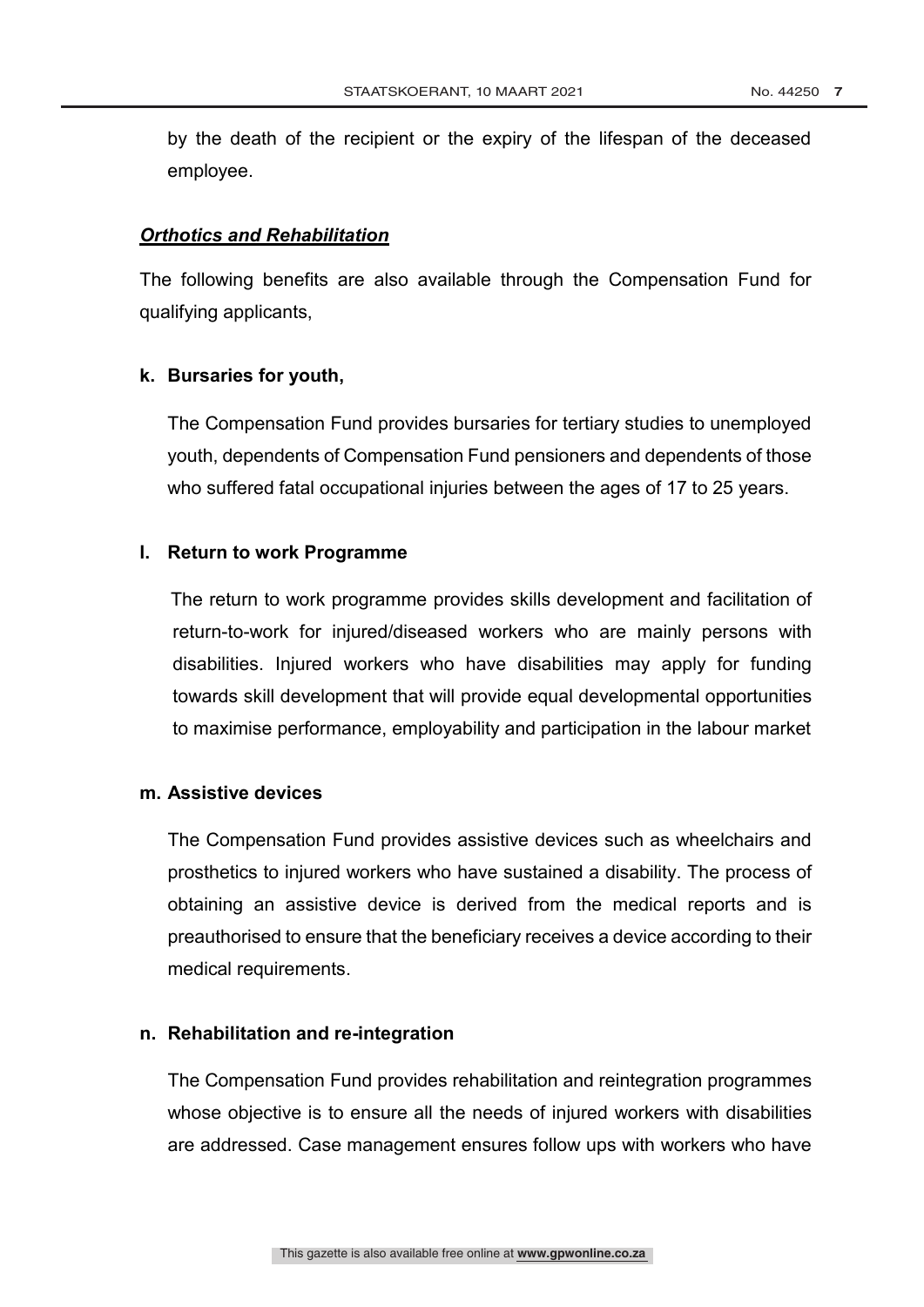sustained a disability with regards to their medical and social rehabilitation needs

#### *Medical Benefits*

The following medical benefits are available through the Compensation Fund to qualifying claimants,

#### **o. Medical claims**

The Compensation Fund will process reasonable medical expenses to gazetted Medical Service Providers and institutions that treated the employee.

#### **p. Re-opening of the claim**

The Compensation Fund will re-open a claim for further treatment once the claim has exceeded two years from the date of accident and the employee still needs further treatment.

#### **q. Chronic medication**

Chronic medication will be considered where an employee has contracted an occupational disease or injury that requires chronic medication. The treating medical practitioner must confirm the need for chronic treatment.

#### **3. CLAIMS PRESCRIPTION PERIOD**

A right to claim in terms of the Act shall lapse if the accident that happened or the disease that commenced on or after 27 April 1994 is not brought to the attention of the Commissioner or of the employer or mutual association concerned, as the case may be, within 12 months from 19 November 2020.

#### **4. IMPLICATION FOR DOMESTIC EMPLOYERS**

This ruling means that all employers of domestic employees are obliged to register as employers with the Compensation Fund and submit the necessary returns as obliged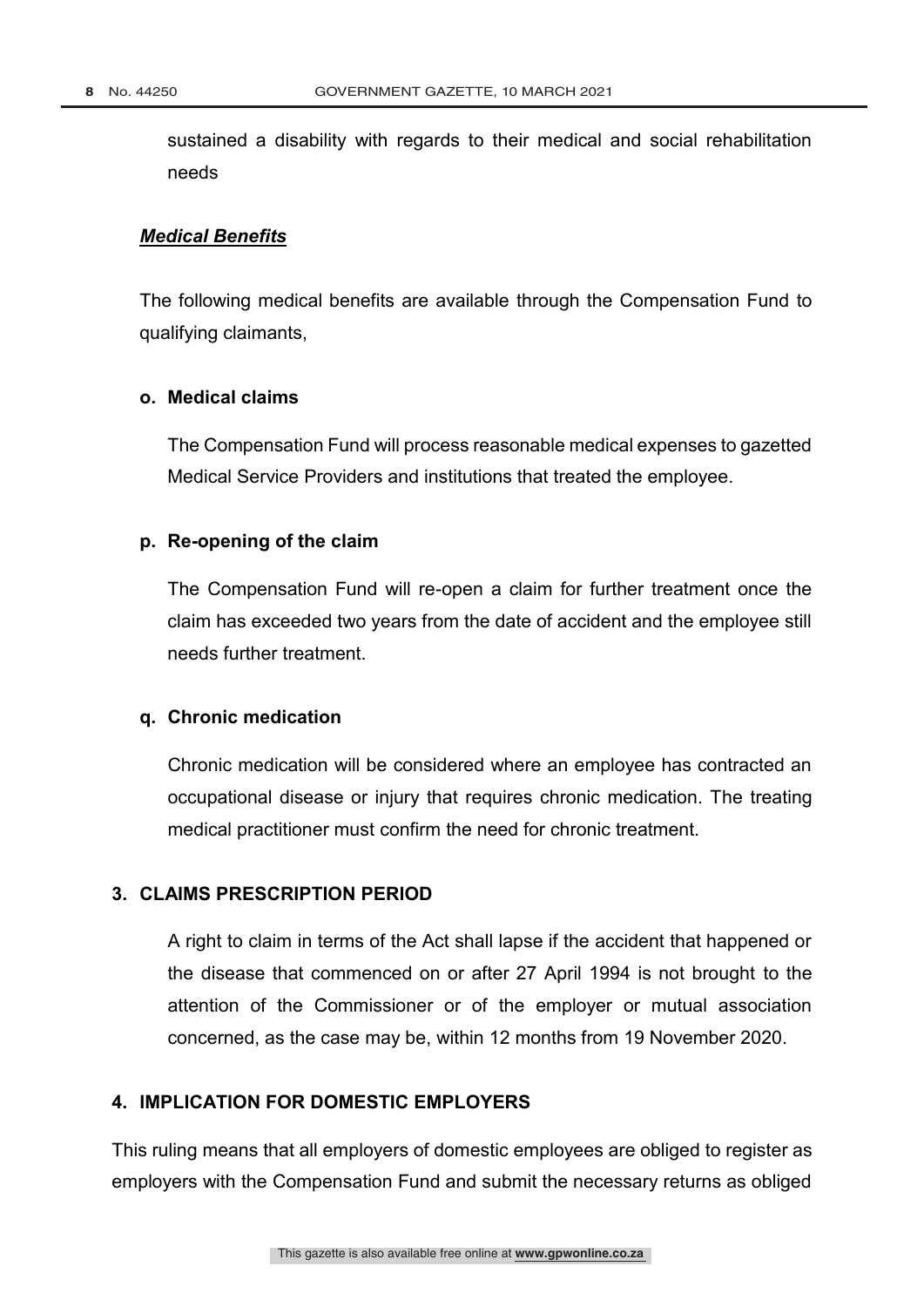by the Compensation for Occupational Injuries and Diseases Act 130 of 1993 (COIDA).

All employers of domestic workers are therefore encouraged to register with the Compensation Fund without delay.

#### **a. Industry Classification**

In terms of the Compensation Fund's Classification of Industries, domestic employers would be classified under Class XIX Personal Services, subclass 1910 at an assessment rate of 0.81.

In terms of the new classification model to be introduced effective 1 March 2021, domestic employers will fall under its own class, Class M, subclass 2500 at an assessment rate of 1.04 for the 2021 year onwards.

#### **b. Registration as an Employer**

The Compensation Commissioner is issuing the following guidelines for the registration of Domestic Employers who have employed domestic workers in their households.

The following documents must be submitted for employer registration purposes:

- I. A completed CF-1E Form (Application for the registration of the domestic worker employer)
- II. A copy of the Identification/Passport/Work Permit (Employer)
- III. Proof of the Employer's Residential Address
- IV. A copy of the Identification/Passport/Work Permit (Employee/s)
- V. A copy of the employment contract

A CF-1E Form has been attached on this Notice for the completion by the employers.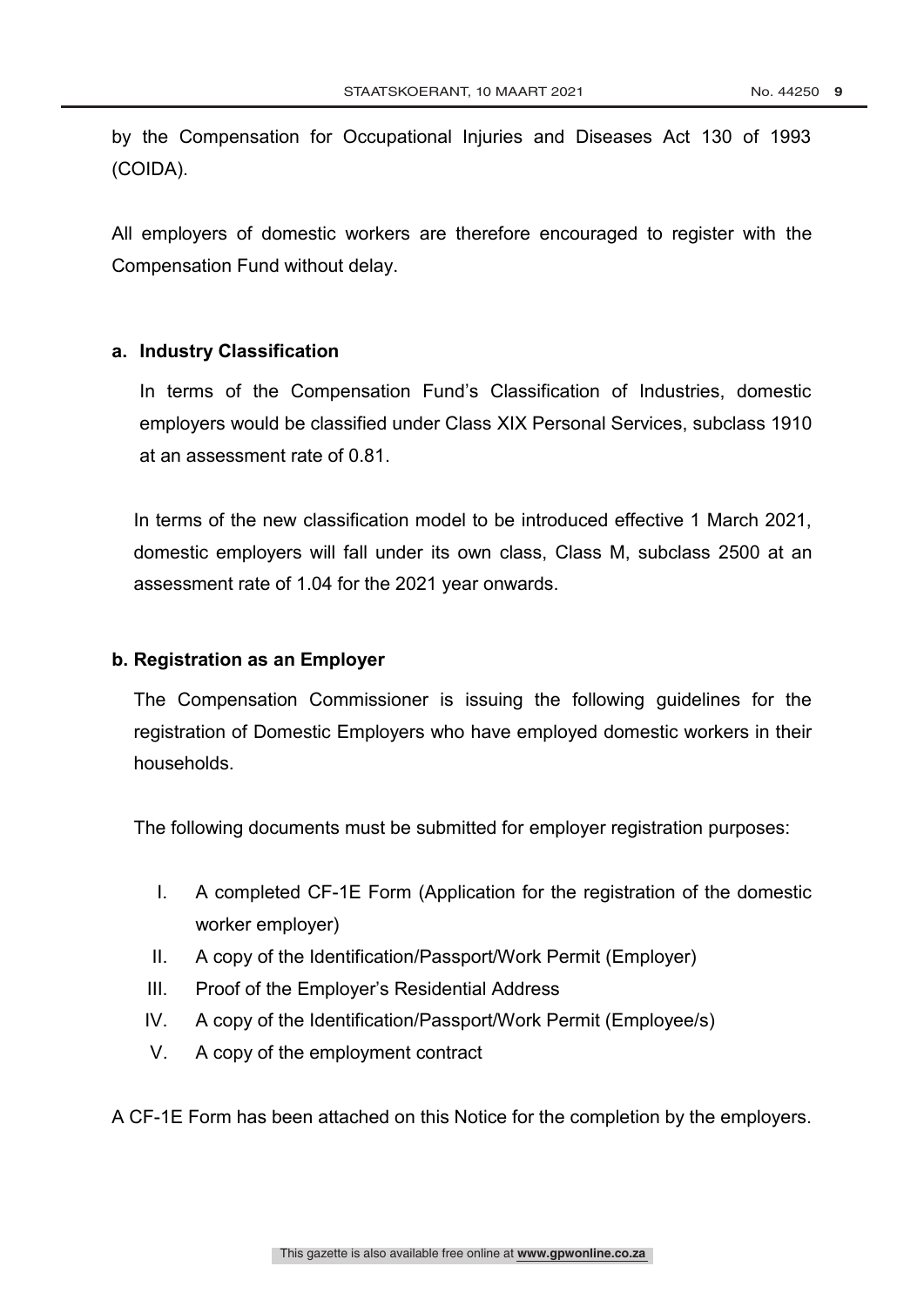Applications to be sent to RegistrationCF@labour.gov.za or CFCallcentre@labour.gov.za

#### **c. Submission of Return of Earning (Section 82) and Assessment of the employer (Section 83)**

Employers are required to submit a Return of Earnings (ROE) on an annual basis as soon as the ROE Online System platform opens between 1 April and 31 May.

The earnings declared will be based on the salaries including benefits paid during the period under review. The Compensation Fund review period is from the 1st of March to the 28<sup>th</sup> of February of the following year. Employers will be required to declare the actual earnings paid and to estimate their domestic employee/s earnings for the following year.

The employer must ensure that their email and other contact details are correctly captured. Invoices will be forwarded to the email address provided and must be settled within 30 days of the invoice date to avoid interest penalties.

### **d. Registering on the ROE Online system for the purposes of submitting Returns of Earnings**

Employers will be able to submit their ROEs online by firstly registering as a user on the Department of Employment and Labour's online services platform (www.labour.gov.za select **Online Services**, Select **ROE Online** or cfonline.labour.gov.za).

There will be no need to re-register should employers already have an existing profile on the Department of Labour's online services platform.

Employers can download the prescribed submission form that is posted on the Department's website should there be difficulties with online submissions.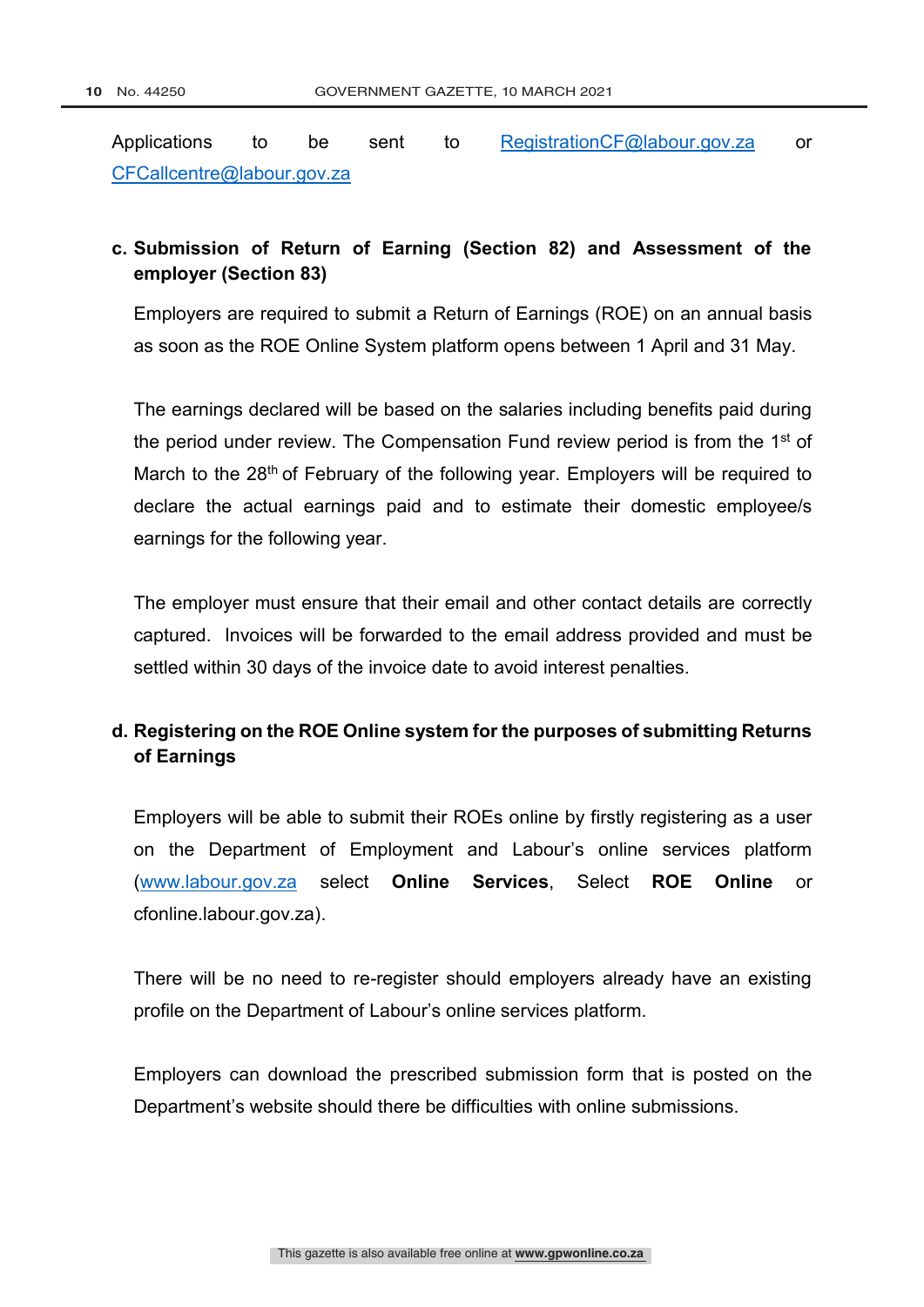#### **e. Notification of Claims to the Compensation Commissioner**

#### **Claims submission process**

Claims for occupational injuries and/or diseases can be submitted to the Compensation Fund manually or through the use of the online platform. Manual submissions can be submitted at all Department of Employment and Labour's 126 Labour Centres.

For online submissions, the Compensation Fund's CompEasy system can be accessed at https://compeasy.labour.gov.za:44328/fiori to register claims for injury on duty and occupational diseases. Online submissions are encouraged for faster turnaround and feedback to the affected employers.

All registered employers including domestic employers are required to register as users on the CompEasy system to enable them to submit claims in terms of COIDA. Information to register as a user is available on the Department of Employment and Labour website.

The required forms and supporting documents are detailed in Government Gazette no.: 42021, number 1217 published on the 9<sup>th</sup> November 2018 which can accessed at www.labour.gov.za or www.gpw.gov.za.

Note: The injured employee or the employer will be required to submit the details of earnings of the employee in the prescribed format to the Compensation Fund to enable the Fund to calculate and pay benefits. In the case of an employee who was employed by more than one employer at the time of the accident, the earnings received from all the employers should be submitted to the Compensation Fund.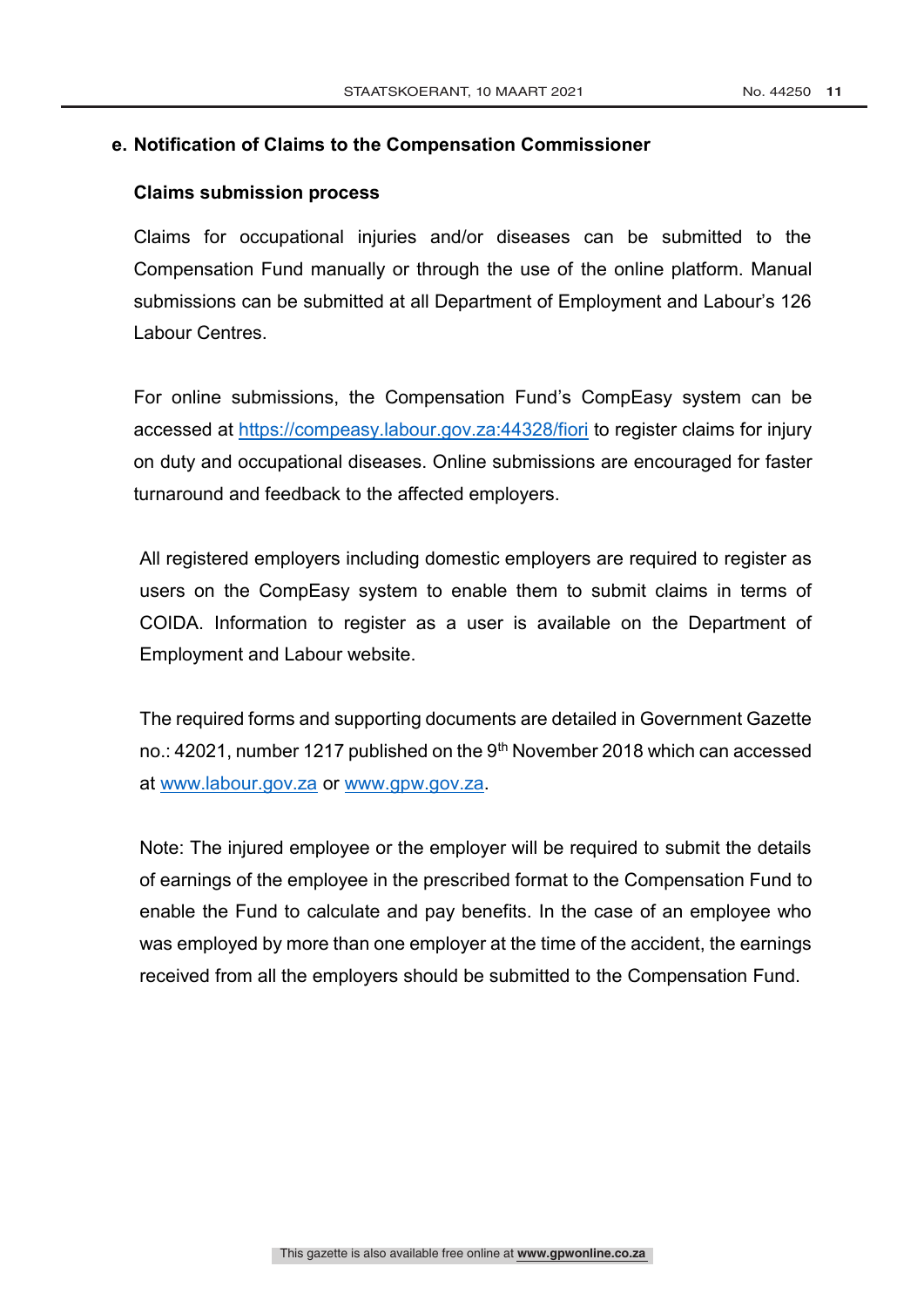



#### **CF-1E FORM: COMPENSATION FOR OCCUPATIONAL INJURIES AND DISEASES ACT 130 OF 1993**

#### **APPLICATION FOR THE PRIVATE DOMESTIC WORKER EMPLOYER REGISTRATION**

| <b>Section A - Employer's details</b> |  |
|---------------------------------------|--|
| <b>Full Names</b>                     |  |
| Surname                               |  |
| Nationality                           |  |
| ID Number                             |  |
| Passport Number/ Work Permit          |  |
| Mobile Number                         |  |
| Alternative Mobile No.                |  |
| Employer's email address              |  |
| <b>UIF Registration Number</b>        |  |
| Residential address                   |  |
|                                       |  |
|                                       |  |
|                                       |  |
| Code                                  |  |
| Province                              |  |

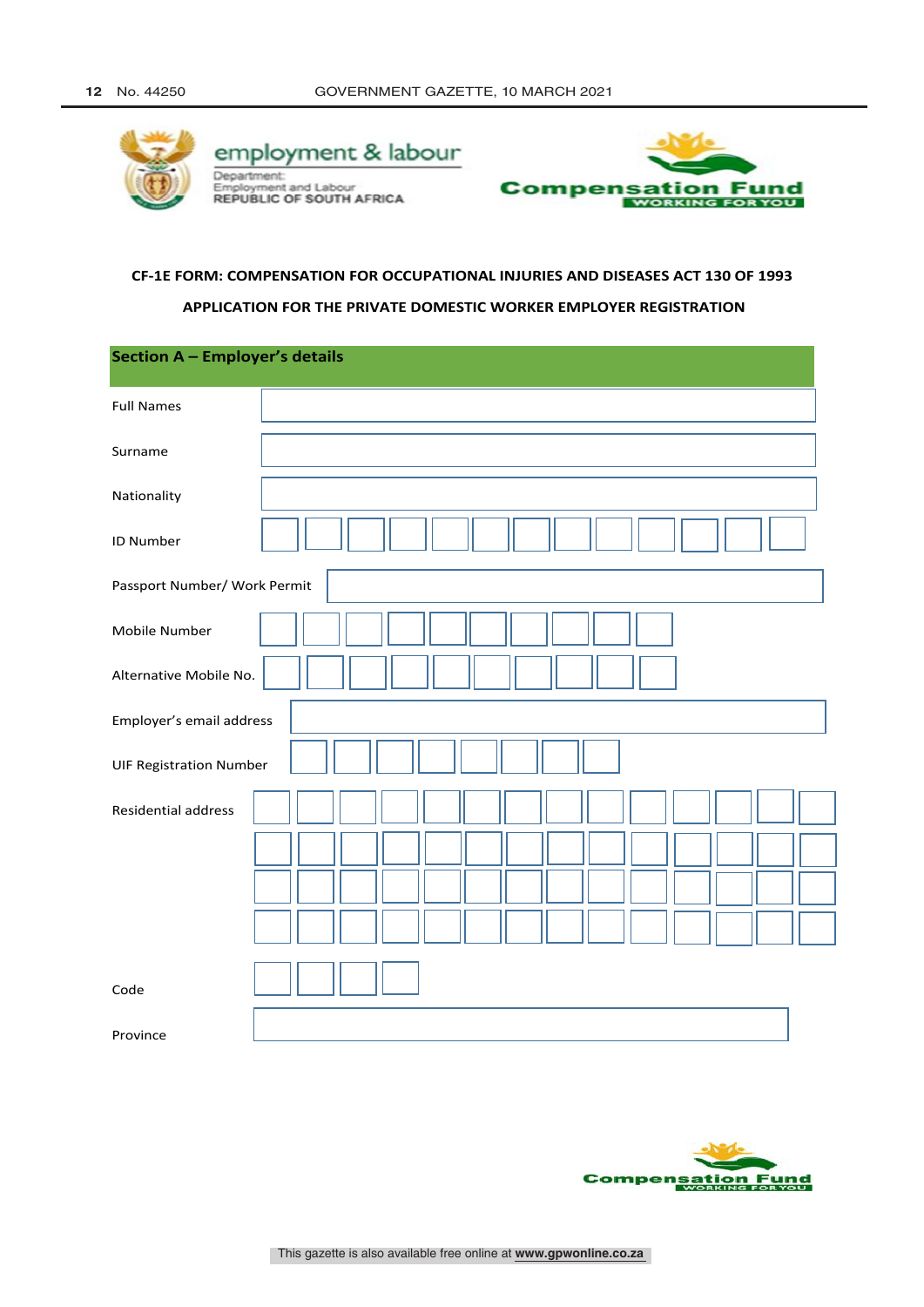

**employment & labour**<br> **Employment and Labour**<br> **REPUBLIC OF SOUTH AFRICA** 



| Section B - Particulars of the Spouse/Partner |  |  |  |  |  |  |  |
|-----------------------------------------------|--|--|--|--|--|--|--|
| <b>Full Names</b>                             |  |  |  |  |  |  |  |
| Surname                                       |  |  |  |  |  |  |  |
| Nationality                                   |  |  |  |  |  |  |  |
| <b>ID Number</b>                              |  |  |  |  |  |  |  |
| Passport Number                               |  |  |  |  |  |  |  |
| Mobile Number                                 |  |  |  |  |  |  |  |
| Alternative Mobile No.                        |  |  |  |  |  |  |  |
| Email address                                 |  |  |  |  |  |  |  |

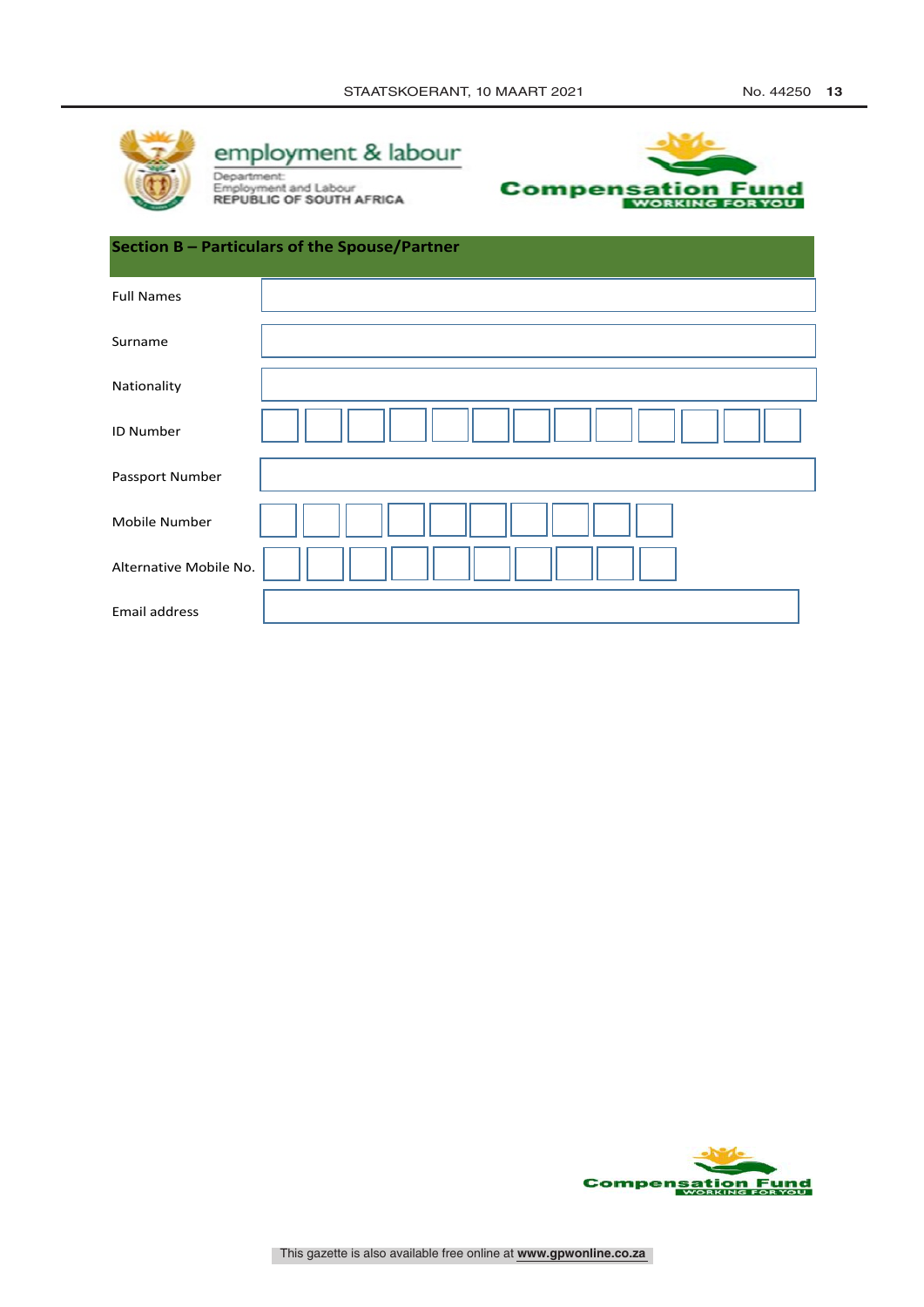

employment & labour Department: Employment and Labour<br>REPUBLIC OF SOUTH AFRICA



| Section C - Particulars of the Employee/s |                         |  |  |  |  |
|-------------------------------------------|-------------------------|--|--|--|--|
| <b>Full Names</b>                         |                         |  |  |  |  |
| Surname                                   |                         |  |  |  |  |
| Nationality                               |                         |  |  |  |  |
| ID Number                                 |                         |  |  |  |  |
| Passport Number/ Work Permit              |                         |  |  |  |  |
| Stay in worker                            | <b>YES</b><br><b>NO</b> |  |  |  |  |
| <b>Residential address</b>                |                         |  |  |  |  |
| Code<br>Province                          |                         |  |  |  |  |

*NB*: Complete this section for each employee

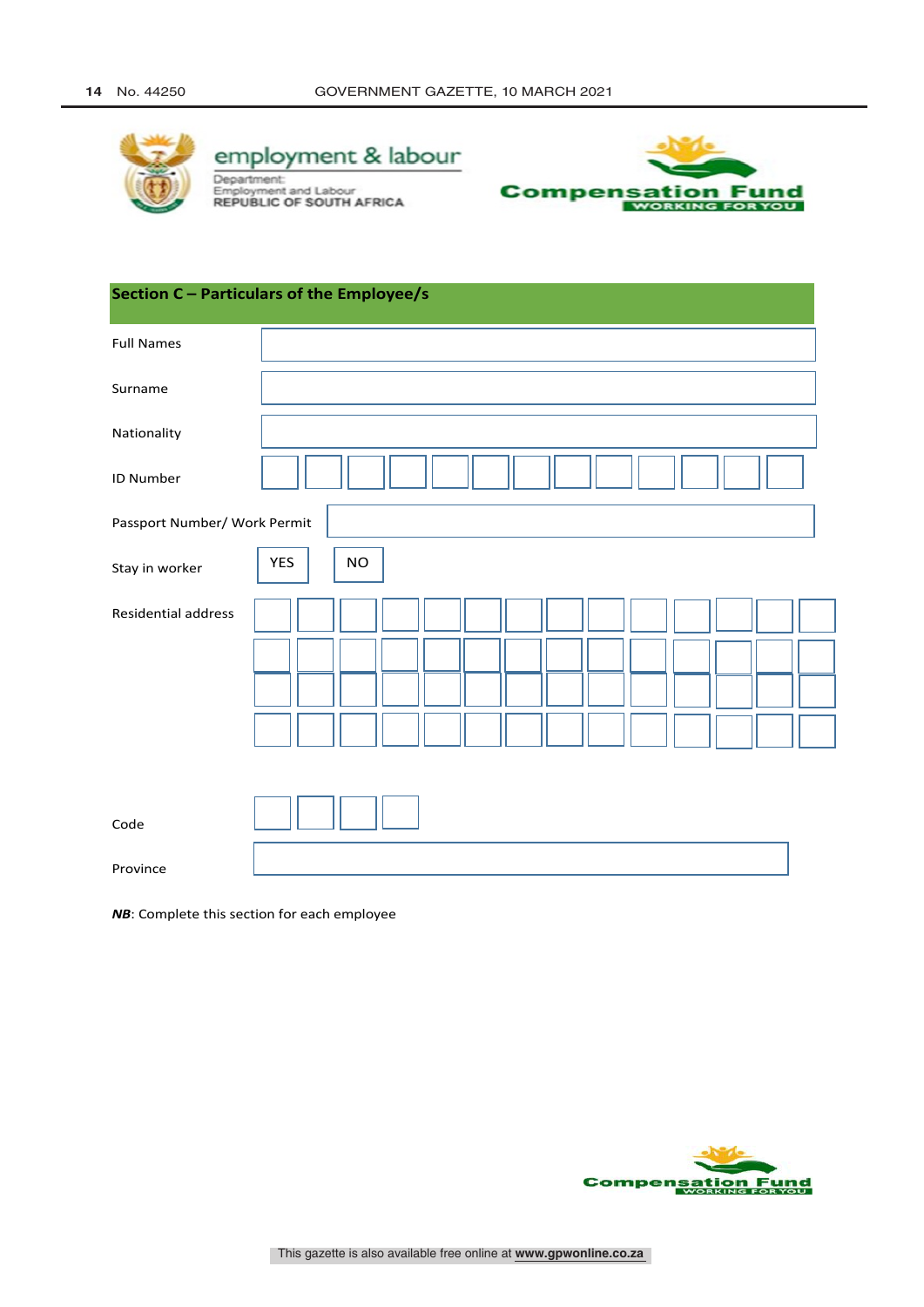

employment & labour Department:<br>Employment and Labour<br>REPUBLIC OF SOUTH AFRICA



| Section D - Earnings and Duties of the Employee/s                                  |
|------------------------------------------------------------------------------------|
| Number of domestic workers employed                                                |
| Υ<br>Υ<br>M<br>D<br>Date on which first employee was appointed<br>Υ<br>M<br>D<br>Y |
| Total Earnings (01/03/2020 to 28/02/2021) (A)                                      |
| Total cash value of food and lodging provided by employer (B)                      |
| Total cash value of other in-kind benefits (C)                                     |
| TOTAL EARNINGS (Sum of A+B+C above)                                                |
| <b>DUTIES (please tick)</b>                                                        |
| Cleaning                                                                           |
| Laundry & Ironing                                                                  |
| Cooking                                                                            |
| Care for Children                                                                  |
| Feeding & caring for pets                                                          |
| Light garden duties                                                                |
| Caring for the elder                                                               |
| <b>OTHER</b>                                                                       |
|                                                                                    |
|                                                                                    |
|                                                                                    |

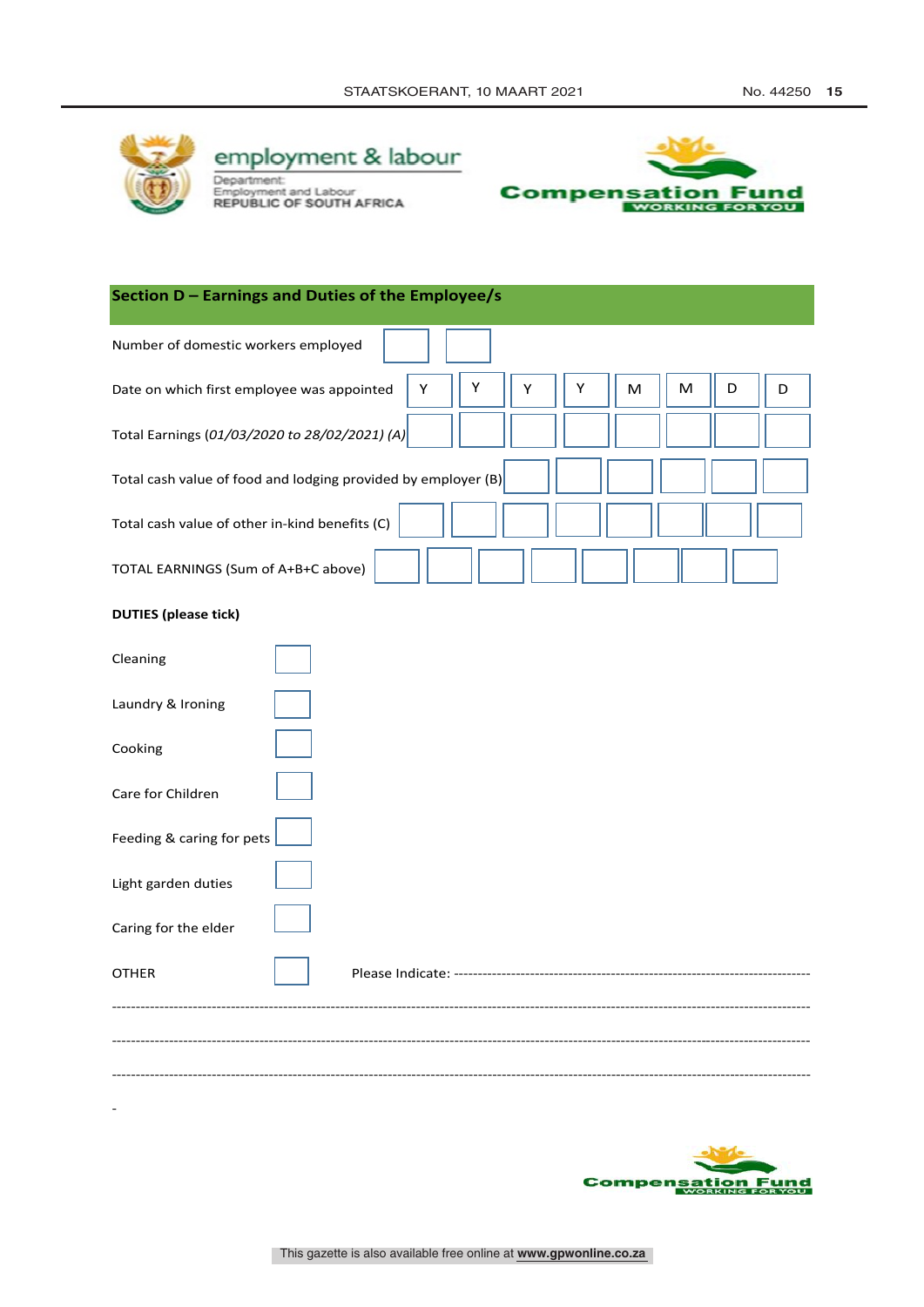

employment & labour Department: oyment and Labour **REPUBLIC OF SOUTH AFRICA** 



#### **Section E – Banking Details and Declaration**

Banking details will only be used for refunds

| Account Holder :   |                      |  |
|--------------------|----------------------|--|
| <b>Bank Name</b>   | ٠<br>$\cdot$         |  |
| <b>Branch Code</b> | $\ddot{\phantom{a}}$ |  |
| Type of Account:   |                      |  |
| Account Number:    |                      |  |

#### **Section F – Provide the following documents**

|                                                                   | <b>Please tick</b> |    | Office use only |    |
|-------------------------------------------------------------------|--------------------|----|-----------------|----|
| <b>Employer</b>                                                   | Yes                | No | Yes             | No |
| 1. A copy of the Identification /Passport/Work Permit (Employer)  |                    |    |                 |    |
| 2. A Proof of the Residential Address                             |                    |    |                 |    |
| 3. A copy of the Identification/Passport/Work Permit (Employee/s) |                    |    |                 |    |
| 4. A copy of the employment contract (if available)               |                    |    |                 |    |

*I confirm that the information given in this form is true, complete and accurate.*

*Any information submitted may be subjected to verification. Information submitted knowingly is false may result in a legal action by the Compensation Commissioner.*

| Signature:               |  |
|--------------------------|--|
| <b>Name and Surname:</b> |  |
| Date:                    |  |
| Capacity:                |  |

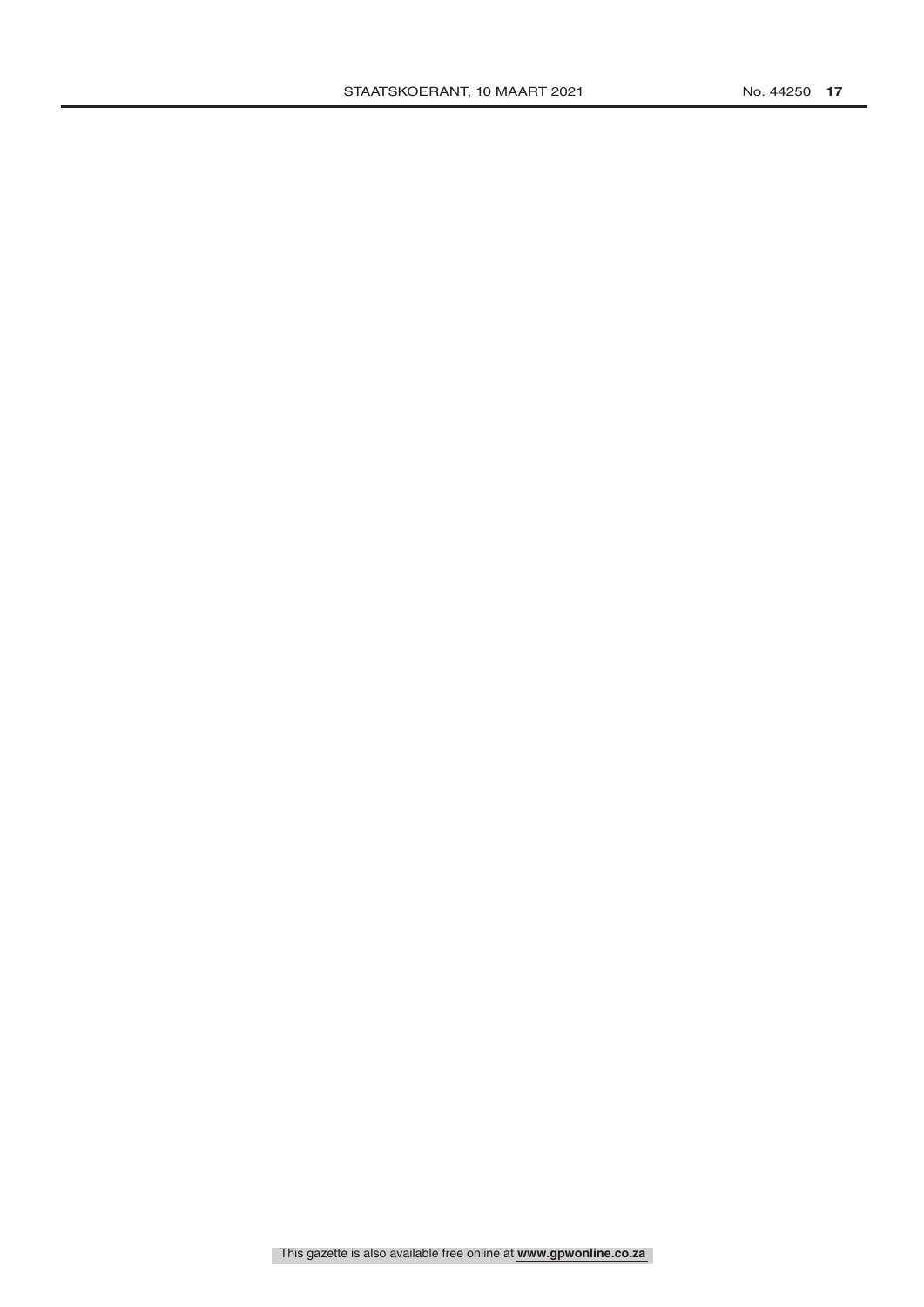This gazette is also available free online at **www.gpwonline.co.za**